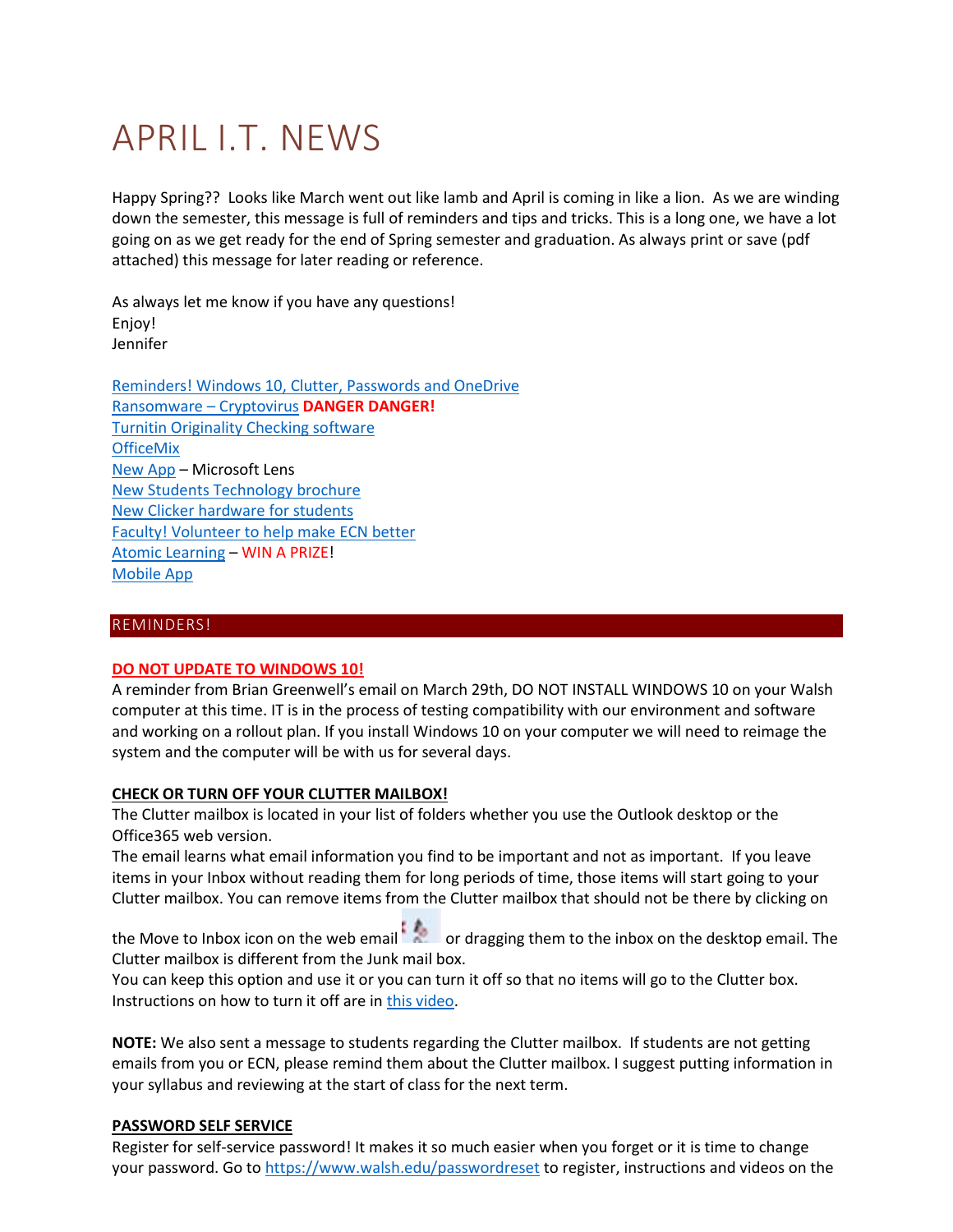page will get you started. The Help Desk staff can also walk you through this process, give them a call at 330-244-4357.

# **MOVE TO ONEDRIVE**

OneDrive is the perfect way to keep your work and be able to access it off campus. If you are at a conference, at home, in Rome, or anywhere, your Office365 and OneDrive is always available on the web.

In addition, you can get a free copy of Office for your home computers – limit of up to 5 devices of each type.

If you have not moved files from your P: drive and set up OneDrive, do it soon, P: drive is no longer available on most computers and at the end of the Spring semester the P drive will be unavailable (if you have more than 20,000 files, please contact Angie Miller at the help desk). OneDrive allows you to save your files to the cloud (as backup) and on your computer/external drive. OneDrive also allows you to work off campus and access all of your files at any time. If you have more files than the size of your computer hard drive, OneDrive allows storage of 1Terrabyte of files, which is more than likely more than your computer hard drive can hold, with the updated version, you can now keep files "archived" on OneDrive and they will not sync to your computer. Many of you have used Flash drives or external drives to store your P: drive files, we cannot guarantee those for any kind of loss or damage. Contact the help desk for assistance with getting your OneDrive set up.

# <span id="page-1-0"></span>CRYPTO VIRUS ALSO KNOWN AS RANSOMWARE!!!

We have had a few instances of this nasty virus on campus and it is not only something to worry about at work but also at home where you may have many family members using a computer and downloading software or viewing email.

#### **What is Ransomware or the Crypto virus?**

Ransomware is a type of malware that prevents users from accessing their data until they pay a ransom. Most ransomware viruses are triggered by clicking a link in an email or opening an attachment. When combined with phishing techniques, these emails may seem like normal correspondence from a business partner. (Carbonite, Inc. guide 2015)

#### **[How can you prevent this?](#page-1-1)** (more details below)

- **DO NOT open attachments that are unusual or that you don't know where they came from.**
- **•** Safe surfing
- **Use a backup service at home and use OneDrive at Walsh.**
- **Be sure to unplug flash drives or camera cards when done using them.**

**[What happens if I discover the virus and it has encrypted my files?](#page-2-0)** (more details below)

- **Disconnect all devices and drives and backup services in order to contain the virus**
- **Have your computer disinfected to be sure the malware is gone**
- **Retrieve your files using the version history in your backup or OneDrive**

#### <span id="page-1-1"></span>**How can you prevent this?**

#### **DO NOT open attachments that are unusual or that you don't know where they came from.**

Sometimes we get emails from users who have had their email hacked and send out bogus links. Check with the person if you are suspicious to let them know and see if they did send it. Delete these emails automatically. If you receive an email and the link is listed like those in this newsletter, hover over the link (do not click) to see the web address and if it is legitimate.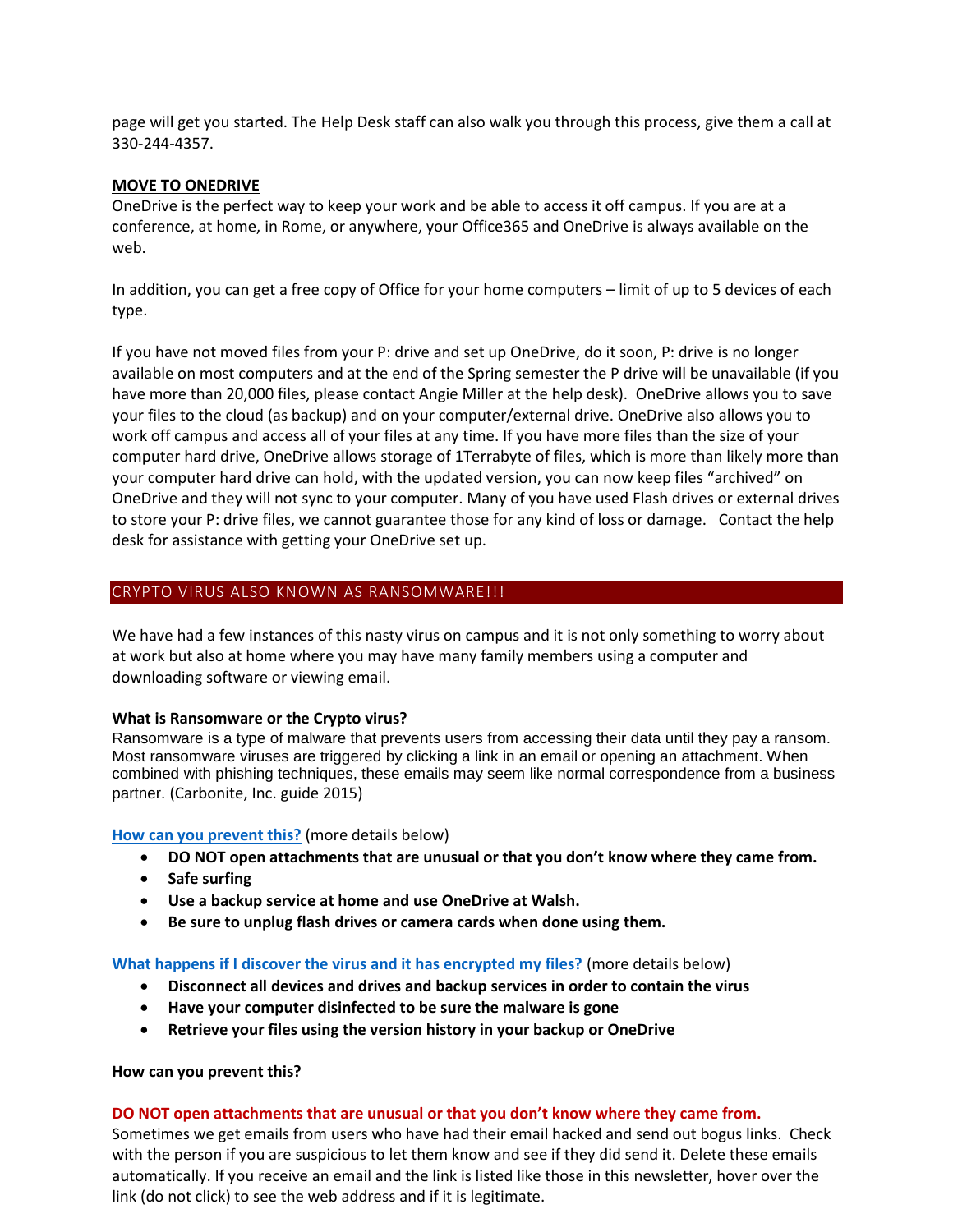Here is an example of an email from American Express but when hovering over the link it goes to a bad web address, the URL is from Brazil (notice the .br after the .com). Many times these emails have clues such as bad grammar, misspellings or odd signatures, such as "The manager".<br>Did you recently verify your User ID or reset the password that you use to



**Safe surfing** – make sure websites you are going to are legitimate for the software, game or service you are searching for. Check out some of these [tutorials on Atomic Learning](https://www.atomiclearning.com/highed/savvy_online) to help you browse the web safely.

**Subscribe to a backup service at home and use OneDrive at Walsh.** OneDrive has a version history which allows you to retrieve the last version of the encrypted files. See the [reminders](#page-0-0) section above if you are not using OneDrive for your Walsh files.

At home, you may want to consider using the Microsoft OneDrive personal or using another tool like Google Drive or Carbonite to name a few. There are others that are both free and paid services.

If the virus were to infect the files on your computer, including your OneDrive folder, if stopped in time you can retrieve those same files from OneDrive in the cloud. If the cloud version of your files is encrypted you can use the version history features in OneDrive to restore the last version of the files. It may take some time but your files are not gone and no ransom! Make sure any files you want to keep safe are stored in your OneDrive folder on your computer or in the cloud.

**Be sure to unplug flash drives or camera cards when done using them.** The virus will spread to any drives or connected devices. Shutdown your computer at Walsh to disconnect all drives when you are leaving for the day or the weekend or vacation. This will limit the spread of the virus and protect possible non-backed up information on portable drives.

#### <span id="page-2-0"></span>**What happens if I discover the virus and it has encrypted my files?**

If the virus is discovered it is best **to disconnect all devices and drives and backup services** in order to contain the virus and not have it spread. Stop syncing your OneDrive and disconnect from any drives such as the WU or U drives. At home, disconnect from any file share services (for example Google Drive or OneDrive) or networked drives you have set up.

To disconnect OneDrive:

- 1. Click the Notification arrow on the bottom right of your screen
- 2. Right click on the blue clouds for OneDrive
- 3. Click Exit.

|                                    | οş                                           |  |  |  |
|------------------------------------|----------------------------------------------|--|--|--|
| Exit                               |                                              |  |  |  |
| Manage storage<br>Settings<br>Help |                                              |  |  |  |
| View sync problems                 |                                              |  |  |  |
| View online                        | Open your OneDrive - Walsh University folder |  |  |  |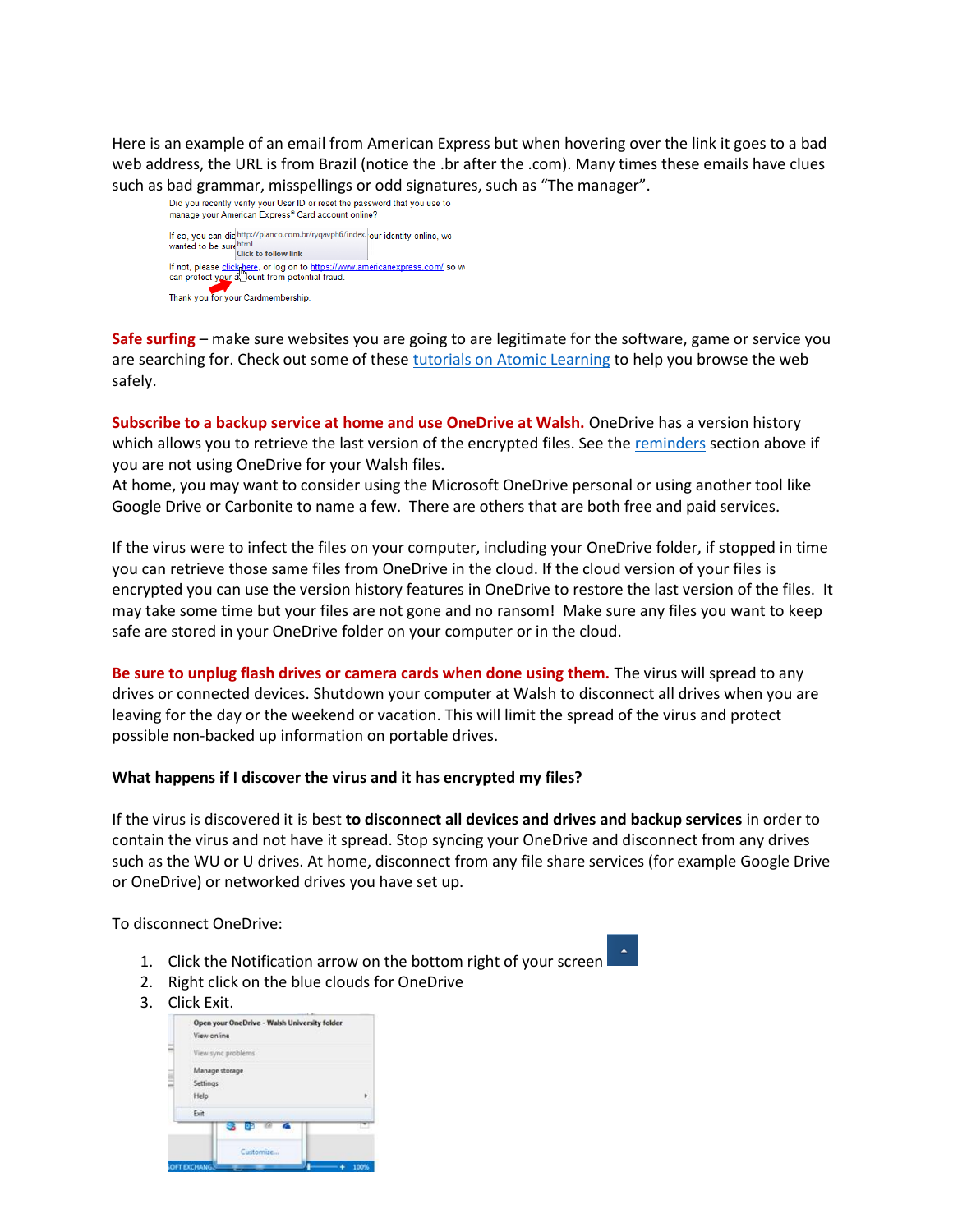To disconnect your letter drives:

- 1. Click the Start button
- 2. Click Computer
- 3. On the left side **right click** on the drive (for example WU)
- 4. Choose Disconnect<br> $\left| \right\rangle \rightarrow \left| \right\rangle$  CLASSES (\\bridget) (U:)



Have your **computer disinfected** to be sure the virus is gone. You can bring your device to the Walsh help desk for disinfection, be aware this takes a few days for the disinfection and cleaning.

**Restore your files from the backup** using the version history retrieve the version before the encryption. Backing up your Walsh information to OneDrive gives you the revision history. I.T. will restore any files from the WU drive or connected Walsh drives from backups. At home, retrieve a previous version from your backup. If you do not have a backup with previous version, you will have lost the data or will need to pay the ransom to gain access to the key to unlock your files.

#### <span id="page-3-0"></span>TURNITIN

#### **What is Turnitin?**

Turnitin is a service that Walsh subscribes to that allows the students and/or instructor to have papers reviewed for originality.

The service is available in the ECN assignments tool. When creating an assignment, click the Turnitin checkbox to have the student paper's return a report that shows how much of the student paper is original compared to the Turnitin databases. All papers submitted to Turnitin will be in their database. See the attached information on how to use Turnitin in ECN. You may also use Turnitin on the fly to check papers in ECN, see the latter section of the attached document for instructions.

If you want students to submit drafts and view reports from Turnitin, you can do this in ECN.

- Create an assignment
- Allow multiple submissions, say 5 and set a deadline
- Allow Single Uploaded file

|                                    | Assignments cannot be submitted after the close date |
|------------------------------------|------------------------------------------------------|
| <b>Student Submissions</b>         | Single Uploaded File only V                          |
| √ Allow Resubmission               |                                                      |
| Number of resubmissions<br>allowed | 5                                                    |
| <b>Resubmission Accept Until</b>   | 04/14/2016 05:00 pm<br>⋥                             |

- Check Turnitin and make sure to check the allow students to see reports section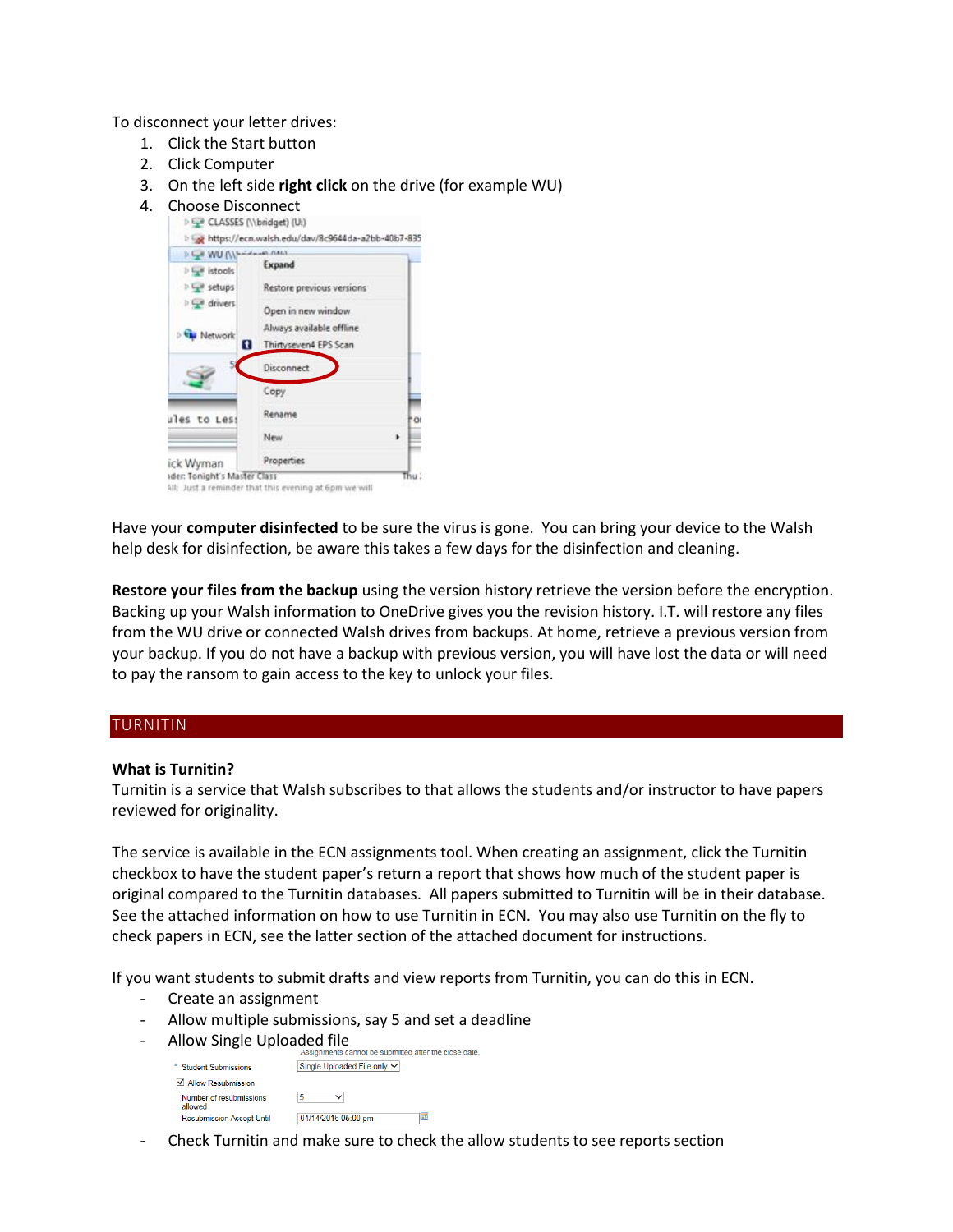```
Generate originality reports:
  Immediately
  O On Due Date
Allow students to view report
```
Post

When students submit they will wait and get a report. If they want to resubmit the draft again, they can Remove the first file and upload another and resubmit and get a new report.

| Assignment has been submitted on Apr 1, 2016 TT.32 am      |                                                                                                                              |  |
|------------------------------------------------------------|------------------------------------------------------------------------------------------------------------------------------|--|
| <b>Title</b>                                               | multiple submission trial                                                                                                    |  |
| Due                                                        | Apr 14, 2016 5:00 pm                                                                                                         |  |
| Number of resubmissions allowed                            | 4                                                                                                                            |  |
| <b>Accept Resubmission Until</b>                           | Apr 14, 2016 5:00 pm                                                                                                         |  |
| <b>Status</b>                                              | Submitted Apr 7, 2016 11:32 am                                                                                               |  |
| <b>Grade Scale</b>                                         | Ungraded                                                                                                                     |  |
| <b>Turnitin Report</b>                                     | This attachment has been submitted and is pending<br>review.                                                                 |  |
| <b>History</b>                                             | Thu Apr 07 11:27:32 EDT 2016 Student Dude (studentdude) subr<br>Thu Apr 07 11:32:52 EDT 2016 Student Dude (studentdude) subr |  |
| <b>Instructions</b>                                        |                                                                                                                              |  |
| asdfa                                                      |                                                                                                                              |  |
| <b>Submission</b>                                          |                                                                                                                              |  |
| <b>Attachment</b>                                          |                                                                                                                              |  |
| X Originality of attachments will be verified by Turnitin. |                                                                                                                              |  |
| $\overline{w}$                                             | Turnitin for Assignments.docx (48 KB; Apr 7, 2016 11:32 am) Remove                                                           |  |
| <b>Resubmit</b><br>Cancel                                  | Don't forget to submit                                                                                                       |  |

#### <span id="page-4-0"></span>**OFFICEMIX**

Officemix is a new plug in tool for Microsoft PowerPoint, John Gurnak may have presented the tool in your Division meeting at some point. Information and the download can be found at [mix.office.com.](https://mix.office.com/)

Officemix allows users to record audio on PowerPoint slides, record screens, insert interactivity (only available with a browser) and more and then create a video file which can be uploaded or linked to based on the security settings. The video above about turning off your Clutter box was created in OfficeMix using screen recording. [Click here to view.](https://mix.office.com/watch/737kiemnz8l7)

**Using Mix recordings in ECN** – there are a few ways to use your Mix recordings in ECN. Once the Mix is uploaded use your Walsh email address and password to log into mix.office.com to see your recordings.

- 1. As a link When finished, upload your Mix and then set the security settings and take the link and paste into your ECN course or link from Resources as a URL.
- 2. Embedded Choose the Export to Video option on the Mix ribbon and then save to your computer. Upload the .mp4 files to ECN Resources. When you want to embed choose the video

icon from the Editor and then click Browse Server to find your file in Resources and it will populate the URL. The video will then show as a small video within your course.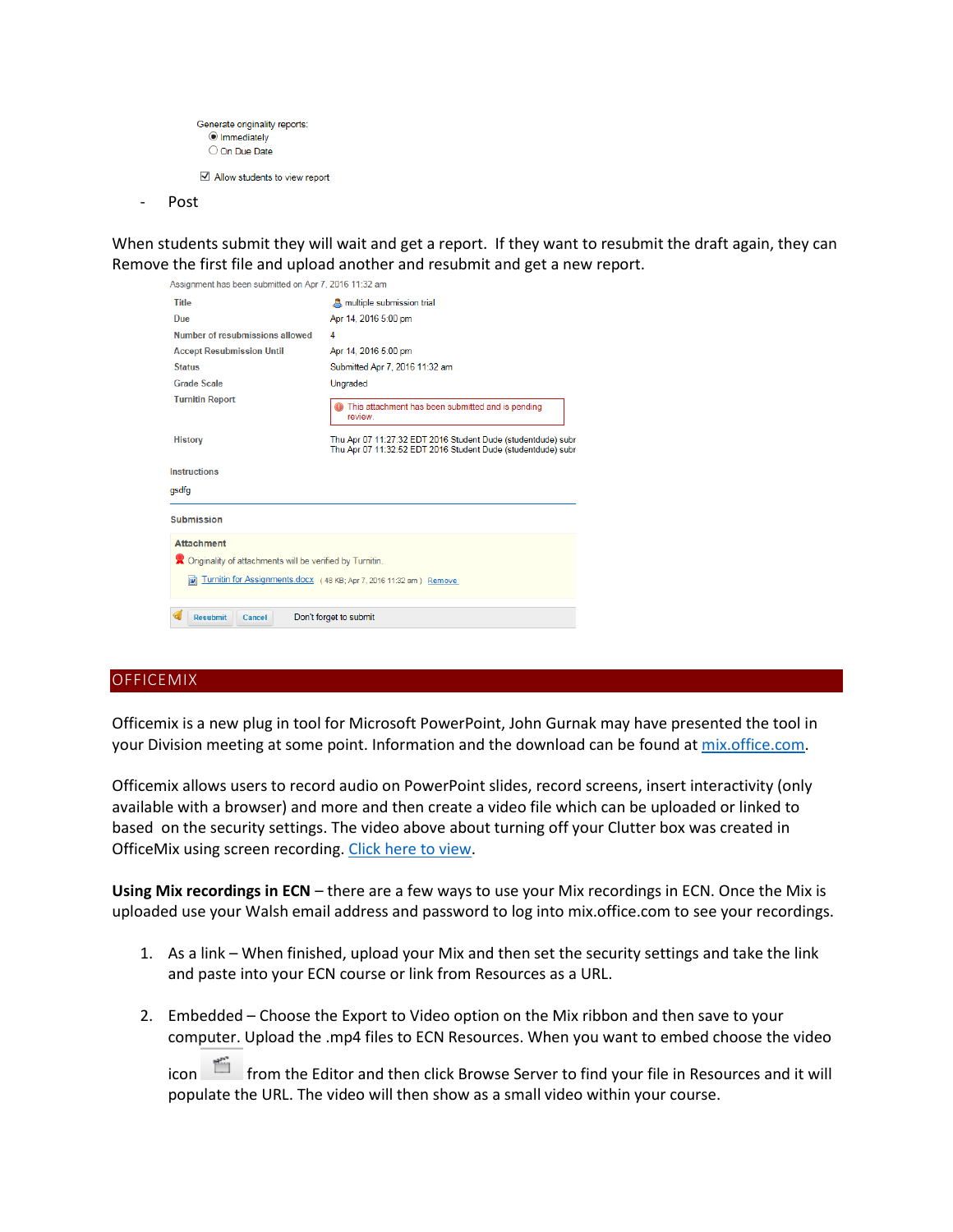

3. Link the video within your course on the left menu – this feature is being worked on, watch for more information next month. This will be a good option for course introduction videos or a how-to for students that they can reference throughour the whole class.

# **Tips!**

- When recording, you can place your text in the Notes box for each slide. Then when you record you can choose to have the notes viewable over the slides at the top as you record audio on the slide.
- When doing a screen recording you will need to record the audio at the same time. Make sure to have a script printed to read as you go through the screens. This will make for a smoother sounding video and your actions will be better when typing or clicking on screen.
- Screen Recording editing is very basic so you will need to start over if you make mistakes. The service has basic beginning and ending cutting available.
- When posting your video, also post a copy of the slides with the notes for those who made need an alternative way to view/read the information.

MORE tutorials and tips are available at<https://mix.office.com/gallery/category/how-to>

# NEW APP! MICROSOFT OFFICE LENS

While doing some research for a faculty member of a good way to get information from a whiteboard for her and her students, I came across this great new tool that can be used for more than whiteboards! It is a Microsoft app called Office Lens. It is available for both Apple, Google and Windows mobile devices. The great part is that this tool is compatible with OneDrive and Office products. More details are available [here.](https://blogs.office.com/2015/04/02/office-lens-comes-to-iphone-and-android/#SwVLy81ltheagHdQ.97)

This tool integrates with your Walsh OneDrive and the Word and PowerPoint Online tools. Take a picture of a whiteboard and save it right to your OneDrive. Take a picture of a document and save it as Word and then upload to your OneDrive and you can open the file and work on it. Use to store Business Cards, photos, documents and whiteboard information.



Download it for free from your favorite app store!

# <span id="page-5-0"></span>NEW STUDENT BROCHURE ABOUT TECHNOLOGY AT WALSH

Thanks to our intern, Olivia Kodramaz, and the Walsh Marketing department we have a new, updated, technology brochure for our incoming students! A pdf is attached for your information.

If you send out any mailings or emails to new students, make sure the information matches this brochure. Information about passwords has been updated as well as information about IT in the residence halls and more!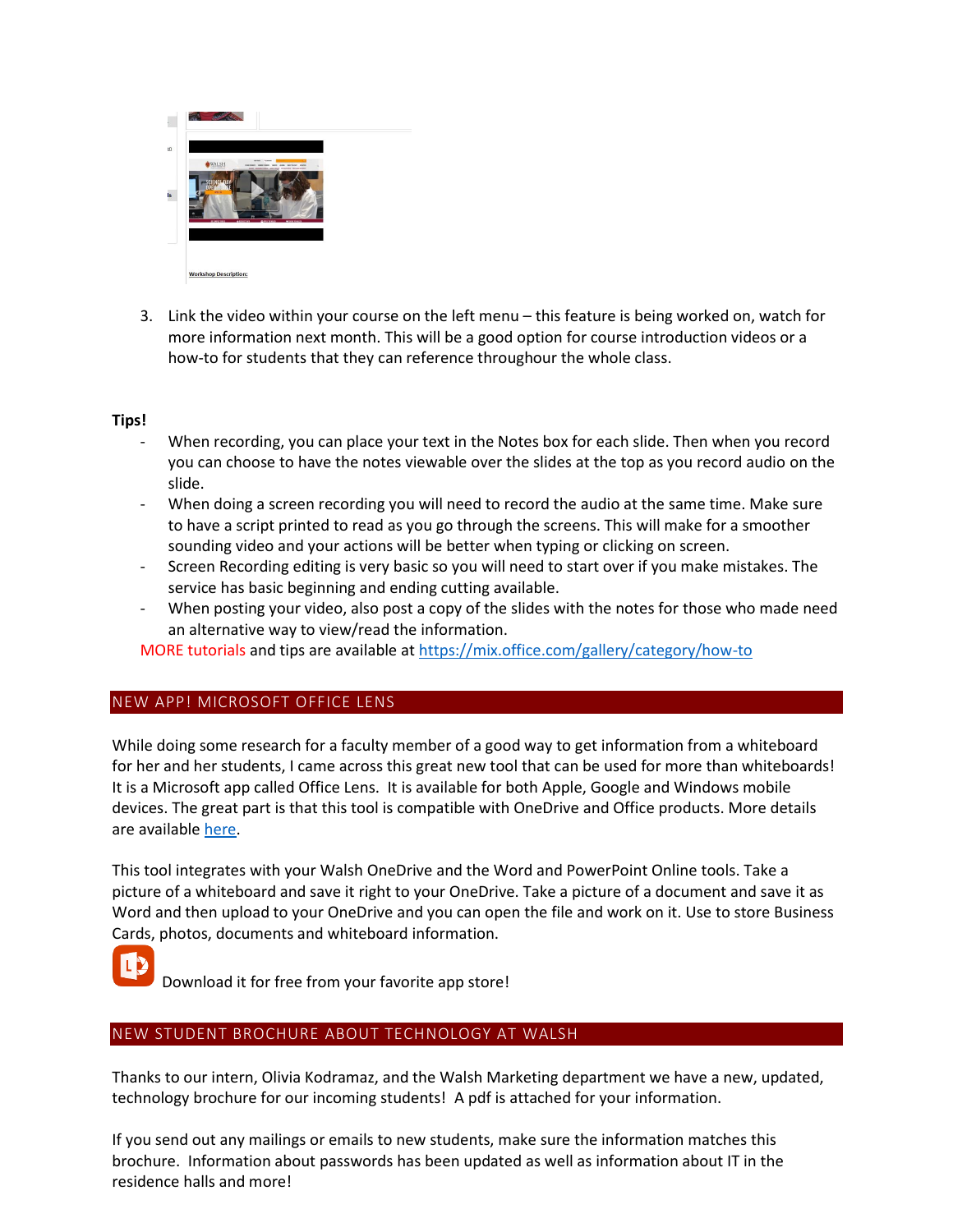# <span id="page-6-0"></span>CLICKER UPDATE

Students purchasing new Clickers for the Fall semester will be using an updated version. The previous, NXT, clickers will still work.

The updated version boasts a QWERTY keyboard and lighted buttons among other features. Check out more information [here.](https://www.turningtechnologies.com/response-solutions/qt-device?silo=he)

If you are a faculty member using Clickers and would like an updated packet with the new clicker, please let Jennifer know.

# <span id="page-6-1"></span>VOLUNTEER TO MAKE THE NEXT ECN BETTER

Jennifer Loudiana is part of the Apereo Usability Group. (Apereo is the parent group for Sakai our ECN platform). As part of this group we often are asked to work on small usability studies to assist the developers of Sakai.

If you would be interested in helping with these types of projects, please let Jennifer know. The time commitment is small maybe 1-3 times per year.

CURRENT PROJECT: At this time NYU is testing a small piece of the new Sakai (version 11). The usability test will take between 5-30 minutes of your time and can be done via videoconference or in person. **Please contact me if you are willing to help by Wednesday April 13th.**

#### <span id="page-6-2"></span>ATOMIC LEARNING

Time is running out! Add Atomic Learning to your ECN course to win a prize! Instructions are attached. Use Atomic learning to supplement material, fulfill pre-requisites, or push out information for a flipped course. 5 faculty have added Atomic Learning in 15 courses in ECN.

#### **March Usage Statistics!**

18 Students, Faculty and Staff used Atomic Learning during the month of March. 71 Students, Faculty and Staff have used Atomic Learning during the Spring semester.

Top tutorials viewed in the month of March

- 1. Photoshop CS4
- 2. Excel 2013
- 3. Creating a Resume
- 4. Word 2013
- 5. InDesign CS4
- 6. Atomic Learning Website
- 7. ECN
- 8. Excel 2010 Intermediate
- 9. What do I need to consider when accepting a job?
- 10. Word Online

Top tutorials view during Spring semester (as of March 31)

- 1. SPSS 19 (1658)
- 2. Photoshop CS4 (125)
- 3. Excel 2013